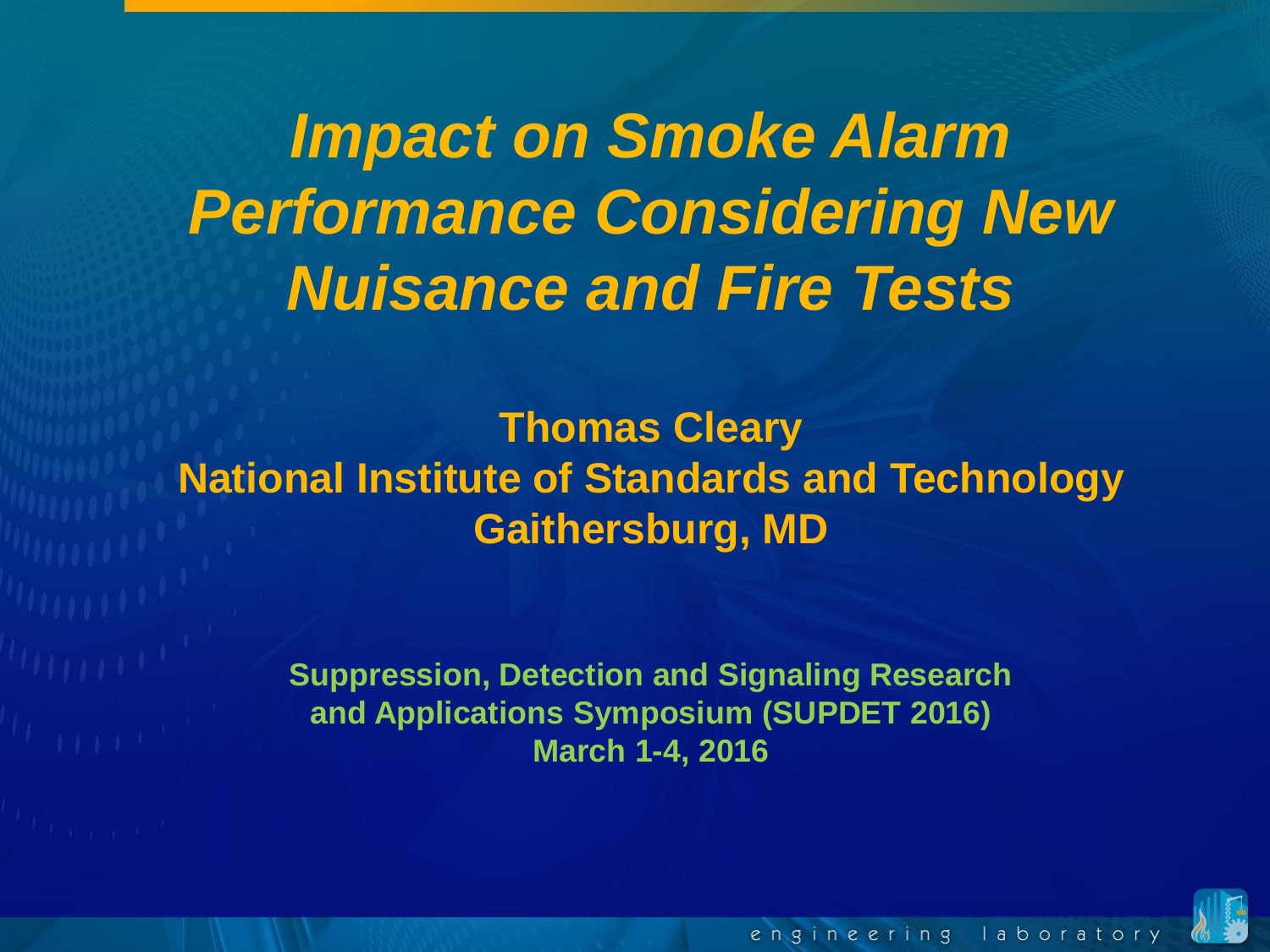## **Acknowledgement**

This work is a collaborative research project with funding support from the U.S. Consumer Product Safety Commission.

Arthur Lee is the technical point of contact

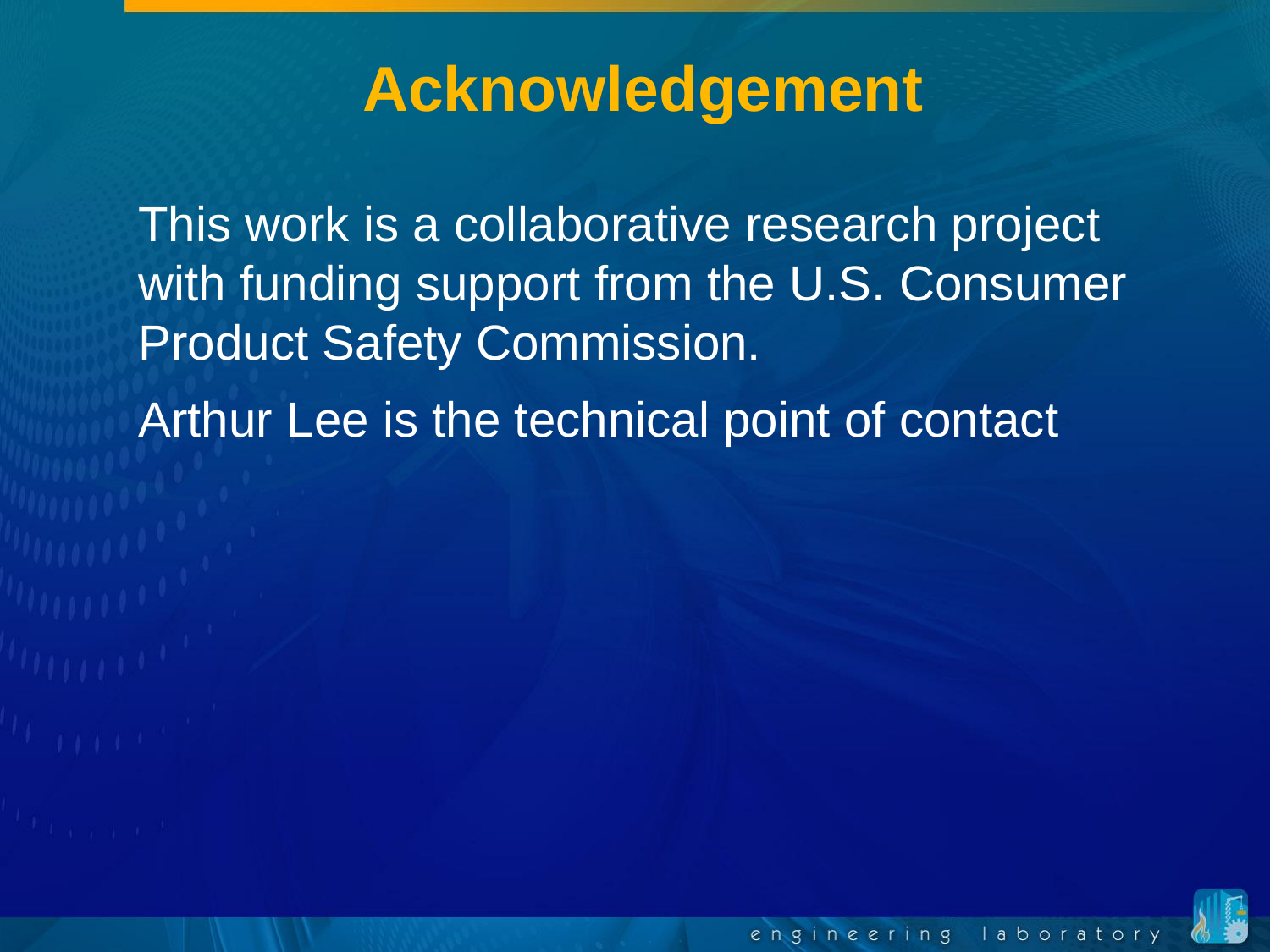## **Outline**

- **Background**
- **Objective**
- **Experimental Details**
- **Measurements**
- **How to Present Results**
- **Schedule**
- **Smoke Box Results**
- **Summary**

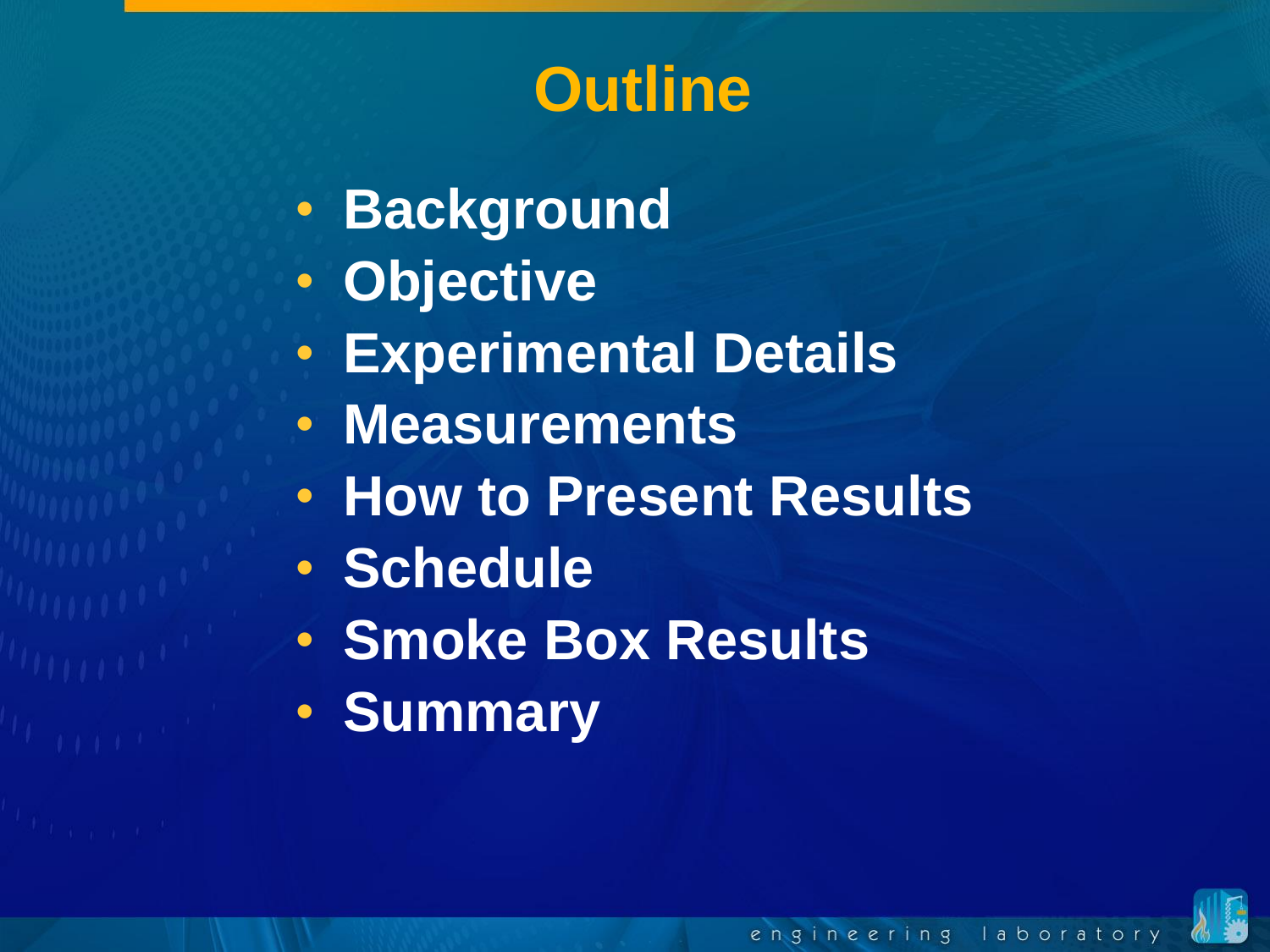# **Background**

- The issuance of ANSI/UL 0217 Standard for Smoke Alarms (8<sup>th</sup> Ed.) introduced requirements in the form of new flaming and smoldering polyurethane foam tests, and a new cooking nuisance aerosol test.
- During the extensive development of the new test requirements, limited information was gathered on the performance of existing smoke alarms to the new proposed tests, notably,
	- The Fire Protection Research Foundation's study conducted by Jensen Hughes, and
	- The fire and cooking nuisance test development work at UL.
	- NIST studies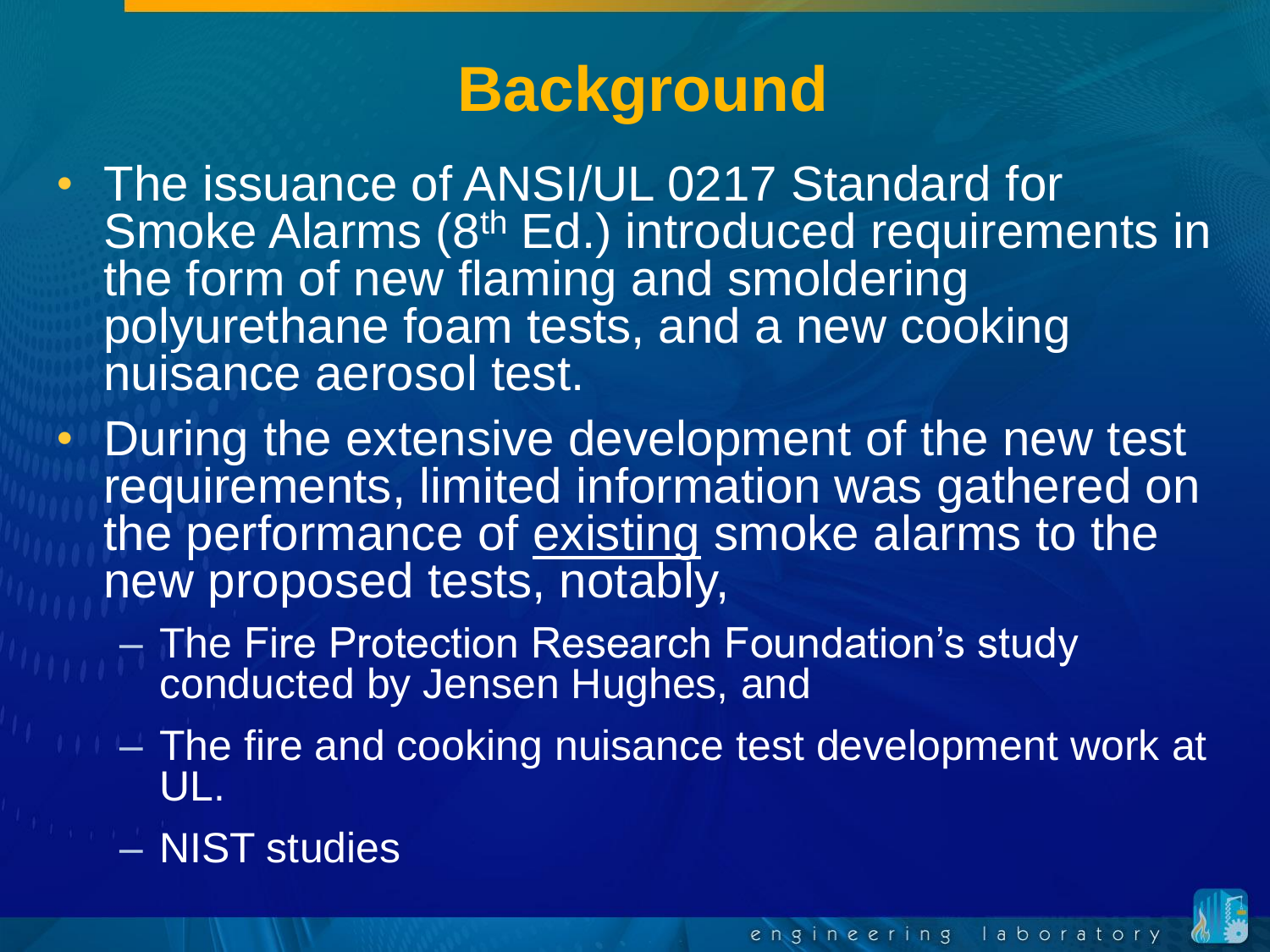## **Background**

The timeframe between now and the roll out of new smoke alarms meeting this Standard provides an opportunity to examine performance of currently available smoke alarms.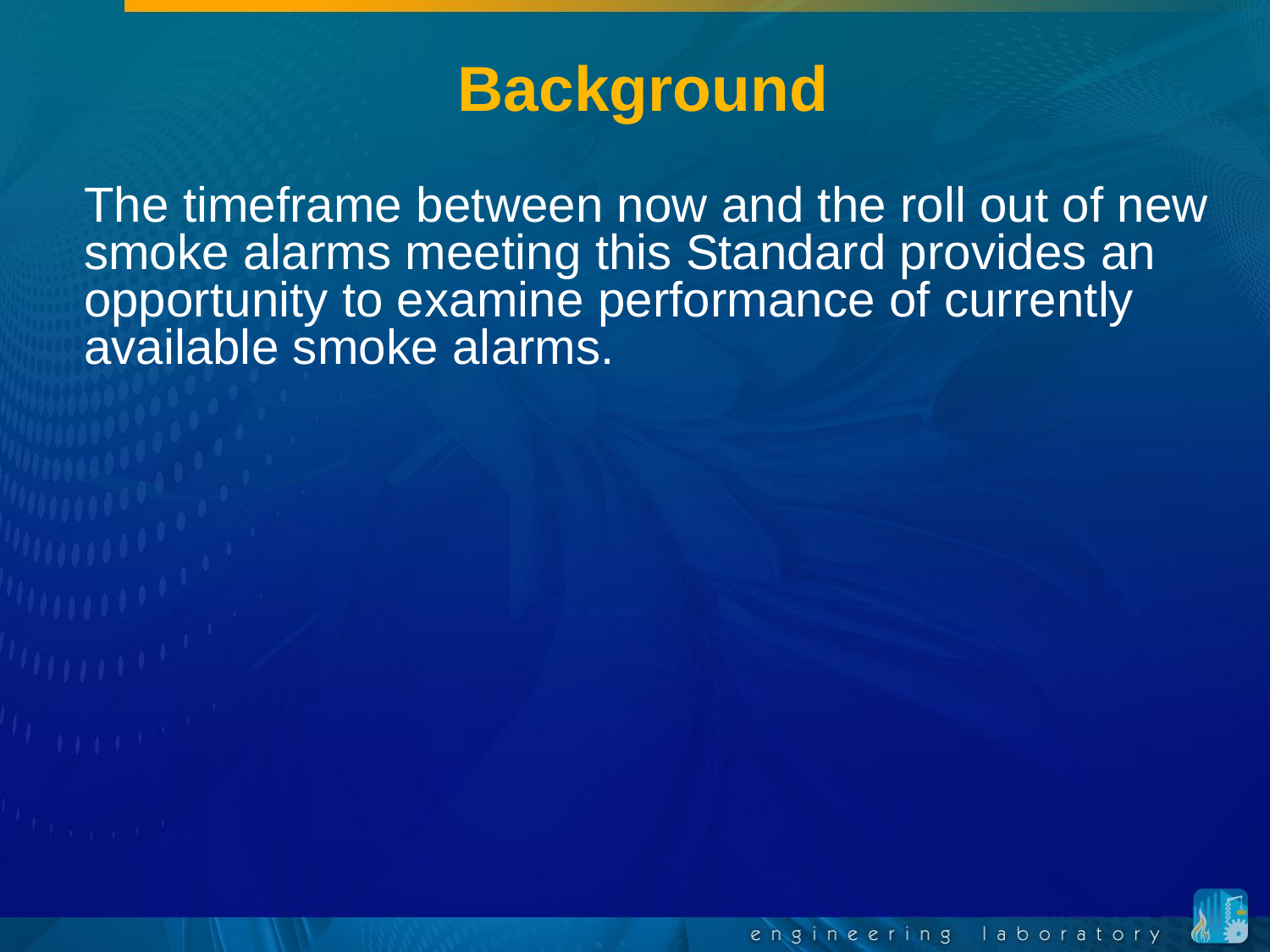## **New Test Descriptions**

• Smoldering Flexible Polyurethane Foam – Heated foam block to induce smoldering – Passing criterion – must alarm before 12 %/ft obscuration • Flaming Flexible Polyurethane Foam – Flaming ignition of a foam block – Passing criterion – must alarm before 5 %/ft obscuration • Broiled Hamburger – Electric Range, frozen hamburger 75/25 blend

– Passing criterion – No alarm before 1.5 %/ft obscuration

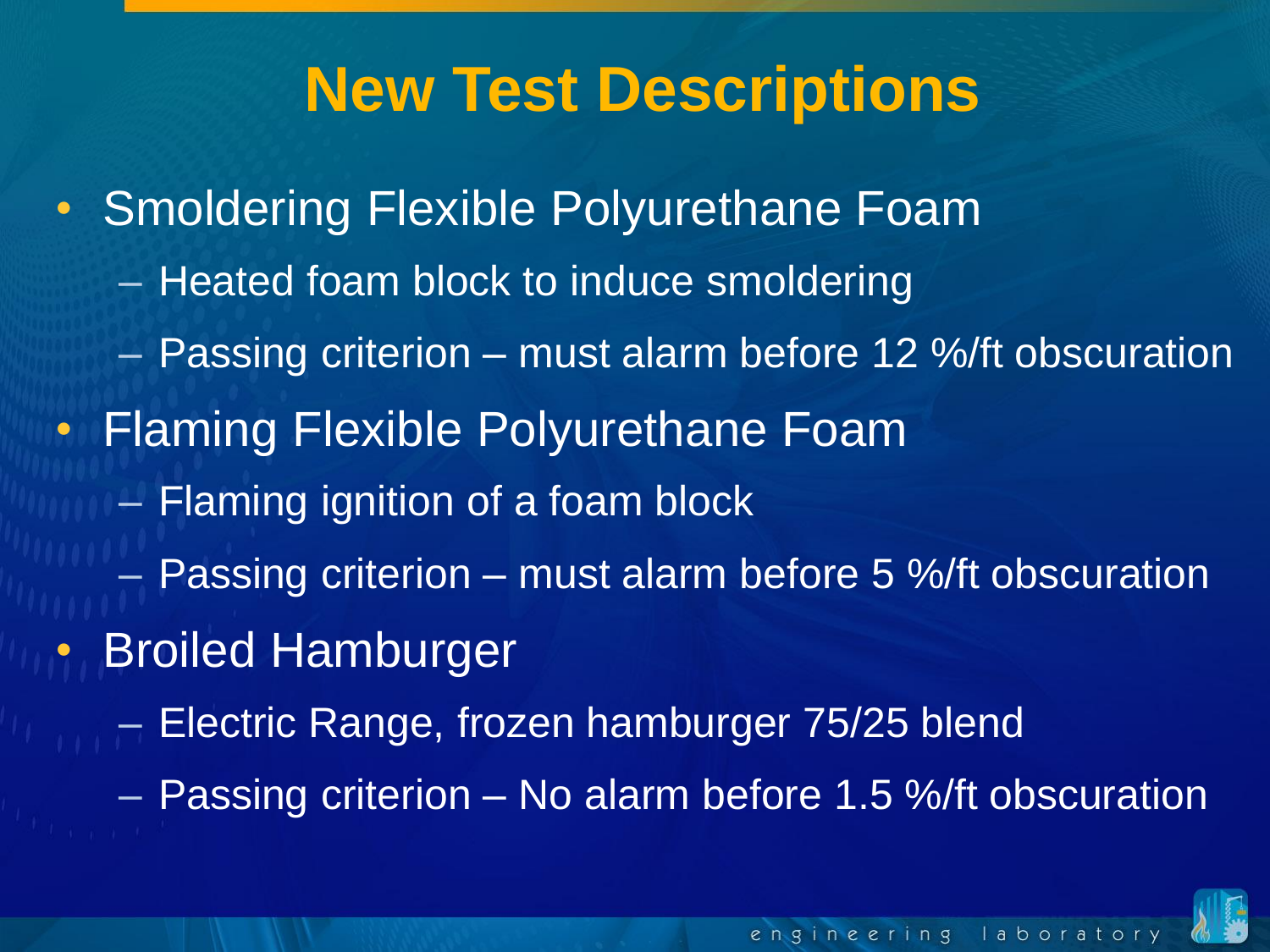## **Research Motivation**

- To what extent will the new tests challenge current smoke alarm designs?
- What is the potential performance enhancement of new smoke alarm designs?
- How appropriate is a single nuisance source test in representing a broad range of cooking activities?

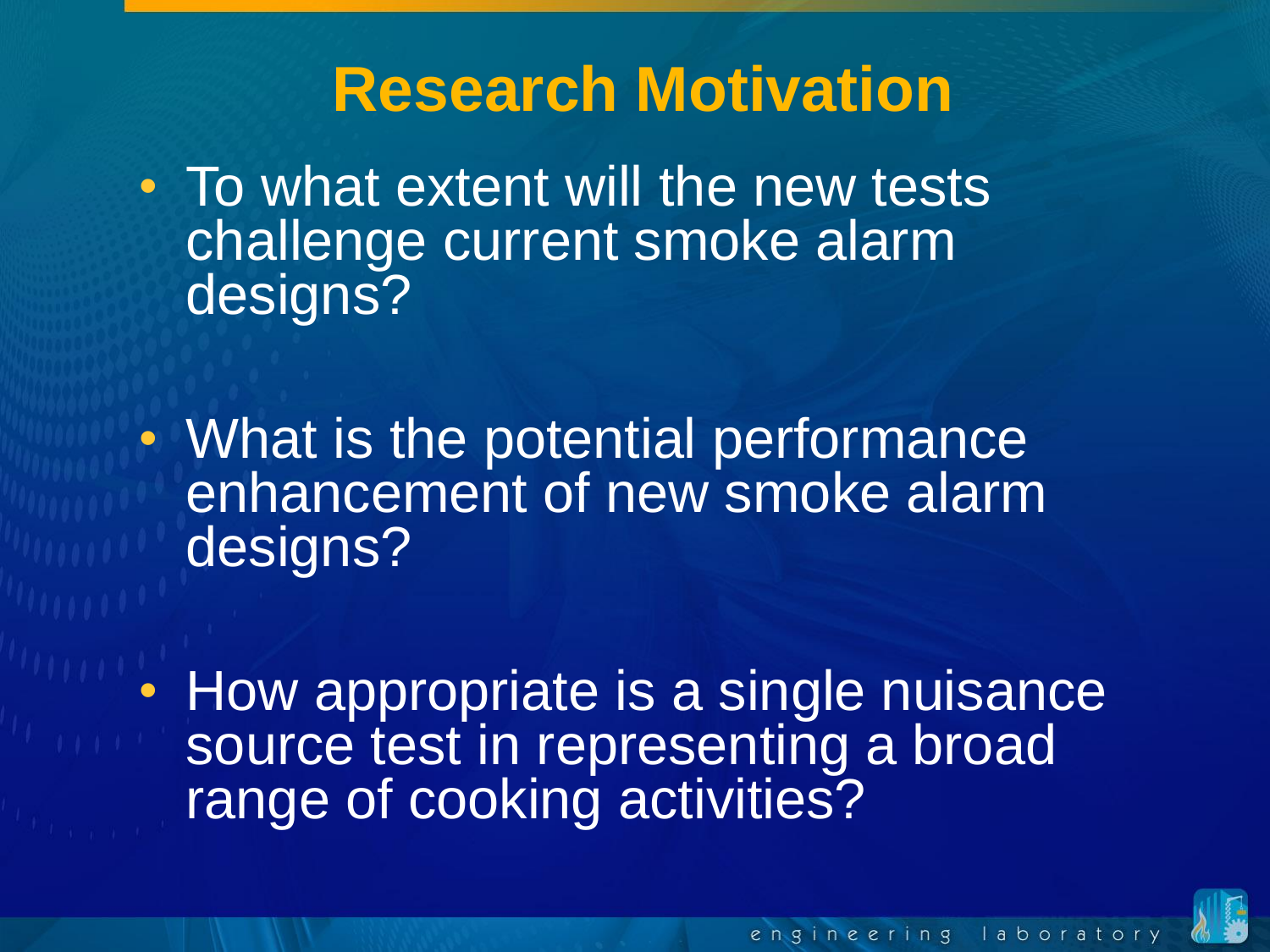

To gather data for a snap shot of current smoke alarm models on their performance to new UL 217/268 tests and additional cooking scenarios,

To analyze the data to answer the questions posed by the Research Motivation slide and

To make available the complete data set.



engineering laborator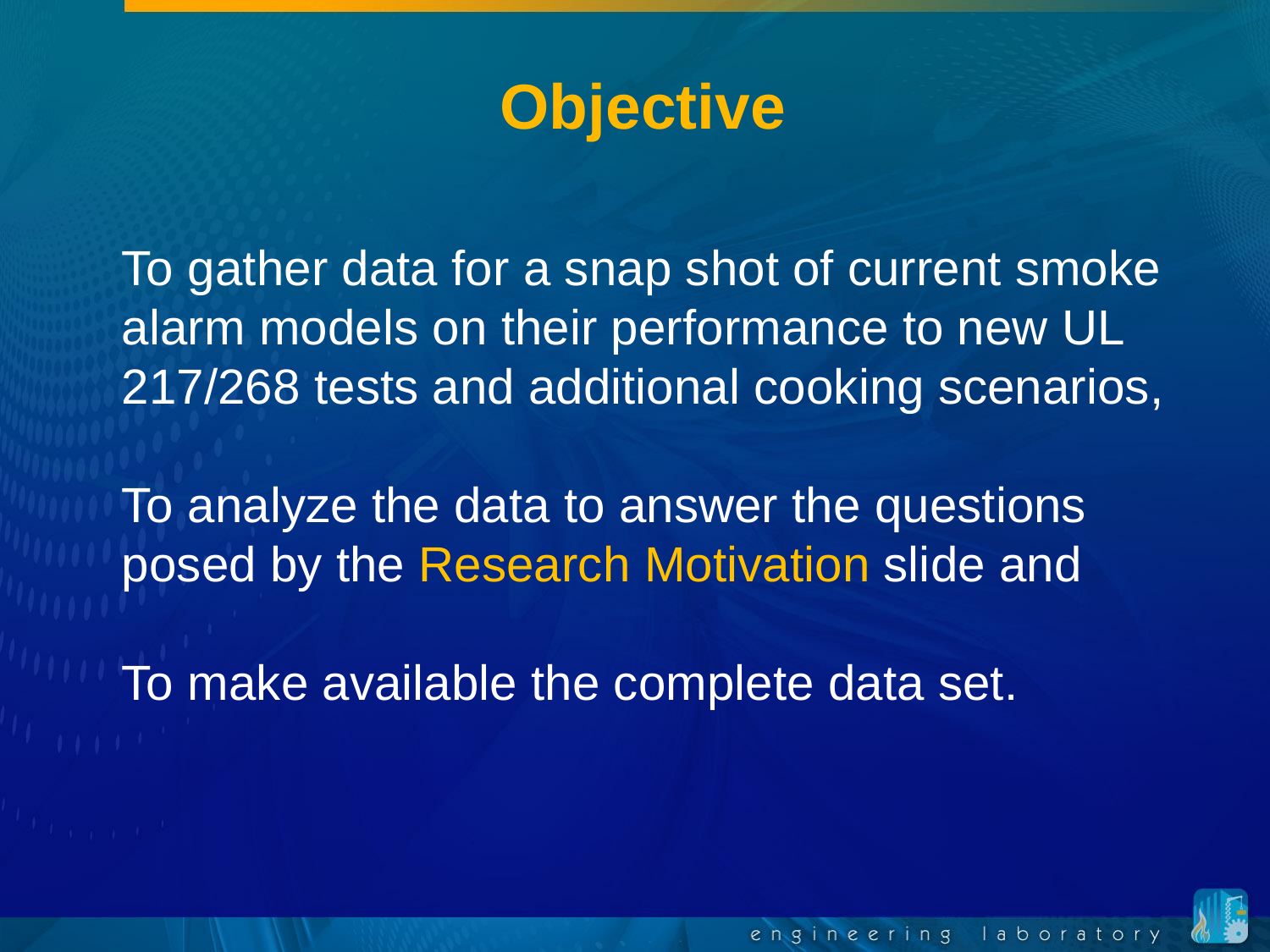## **Experimental Details**

- Experimental sources
	- Flaming foam
	- Smoldering foam
	- Broiled hamburger
	- Light toast
	- Dark toast
	- Heated cooking oil
	- Stir fry vegetables
- The cooking experiments produce mean particle sizes from  $\sim 0.1 \mu m$  to over  $1 \mu m$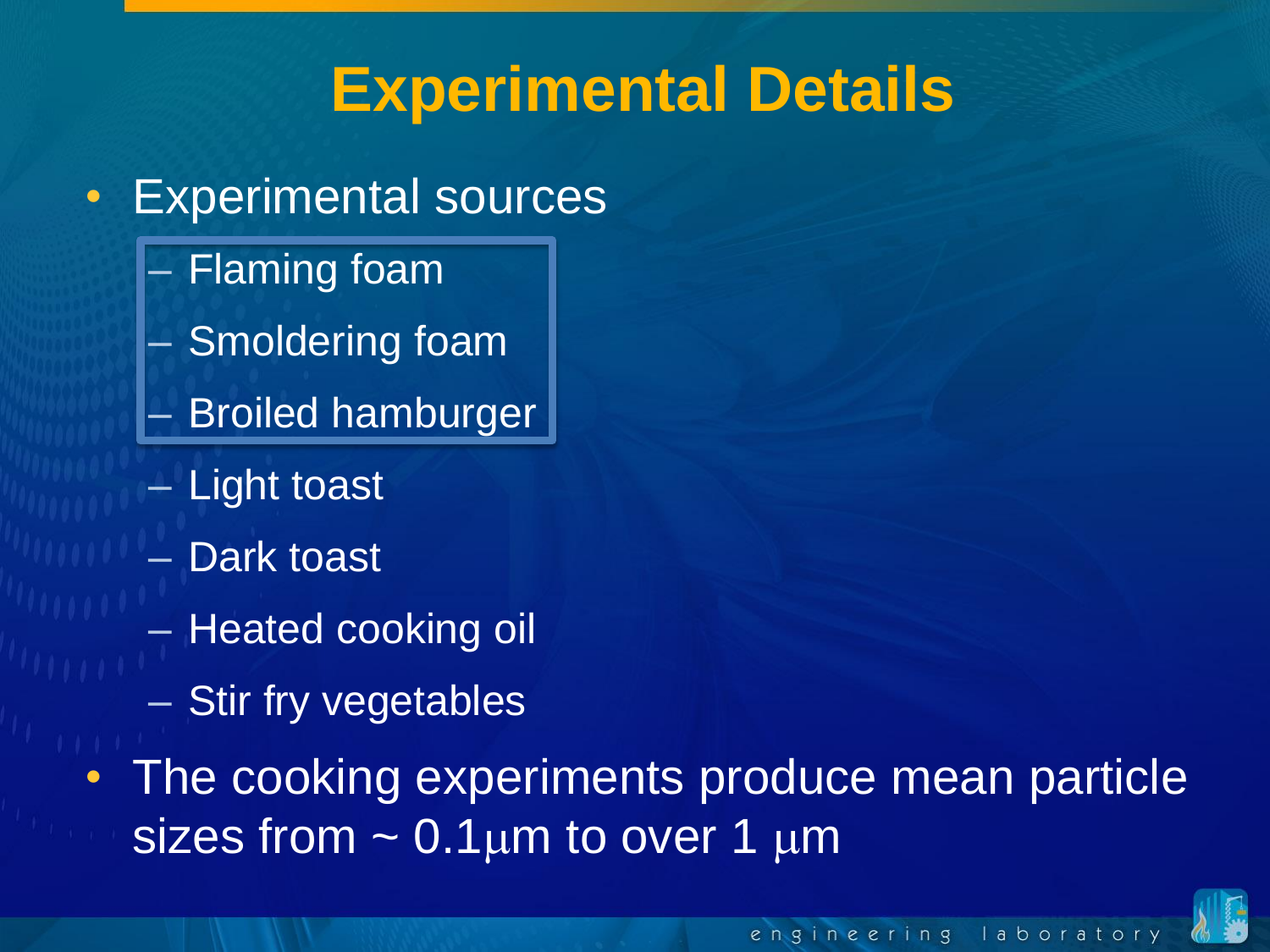## **Experimental Details**

- 45 Alarm Models from 8 Manufacturers
	- 14 Ionization
	- 14 Photoelectric
	- 7 Ionization/Carbon Monoxide
	- 4 Photoelectric/Carbon Monoxide
	- 4 Combination Ionization/Photoelectric
	- 2 Photoelectric/Thermal

• Six units for every model, each smoke alarm checked in the smoke box with cotton wick smoke before and after experiments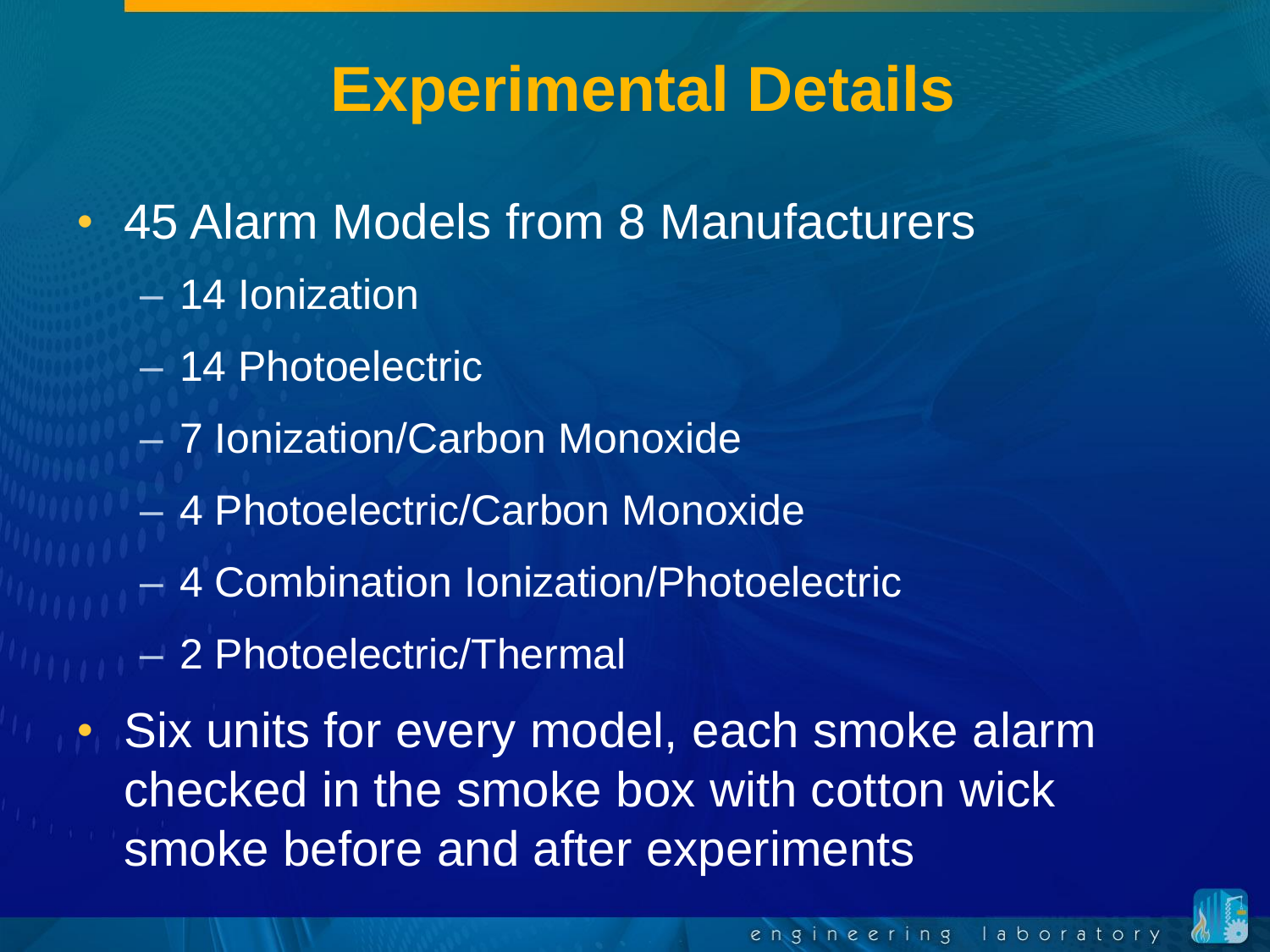## **Experimental Details**

- The 45 smoke alarm models distributed to 15 test boards with three different alarms on each board
- Each fire and cooking experiment conducted three times for each set of nine alarms
- Nine smoke alarms (three test boards) per experiment, 15 (5x3) experiments per source
- **The three test boards change position for each** repeated experiment

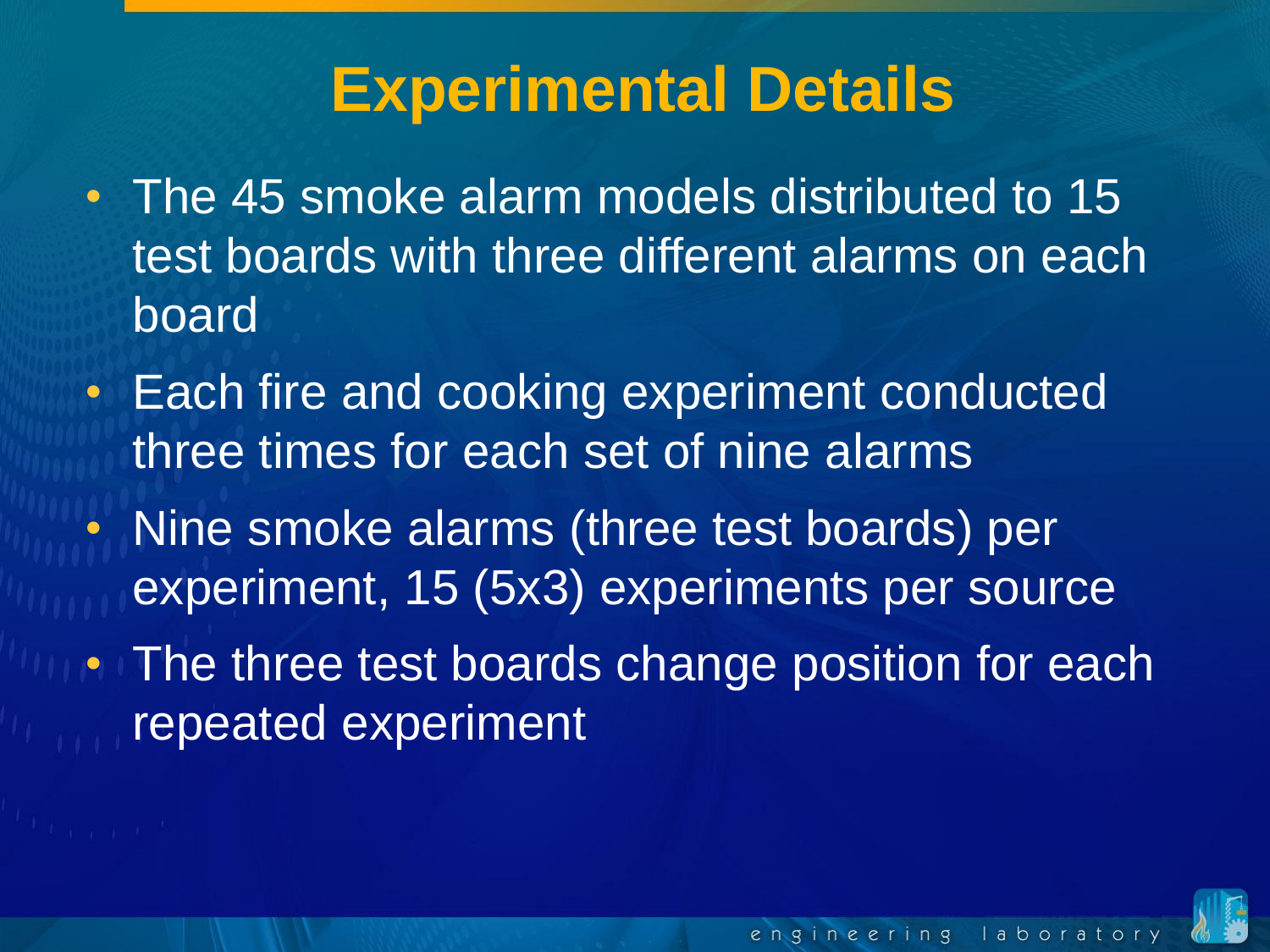### **Experimental Layout UL 217 test room in the NIST National Fire Research Laboratory**

#### Fire Tests **Cooking Tests**





#### engineering laboratory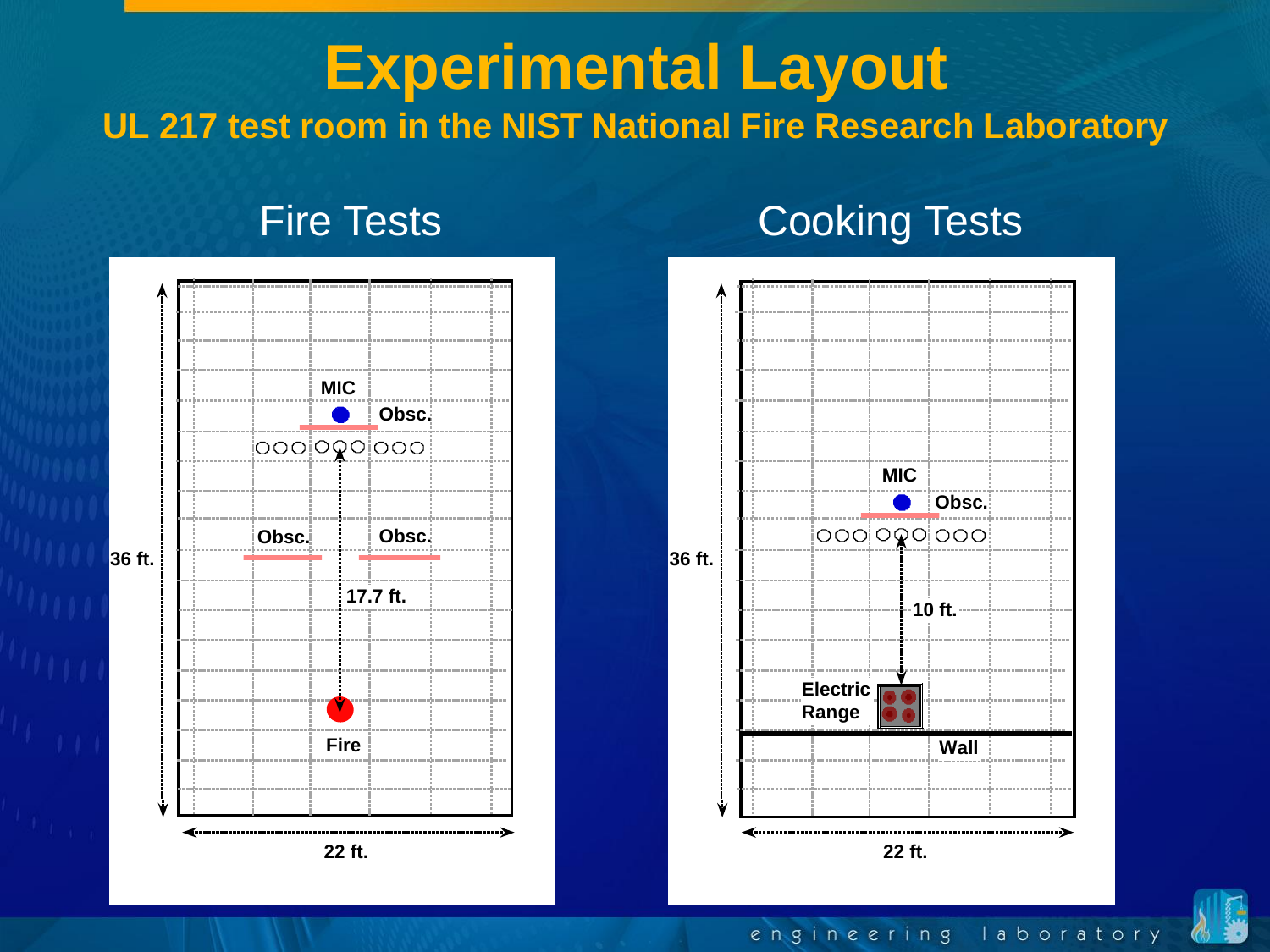- Time to Alarm
- Light Obscuration, MIC
- Temperature, Relative Humidity
- $\bullet$  CO, CO<sub>2</sub>, HCN
- Particle Size Distribution
- Light Scattering

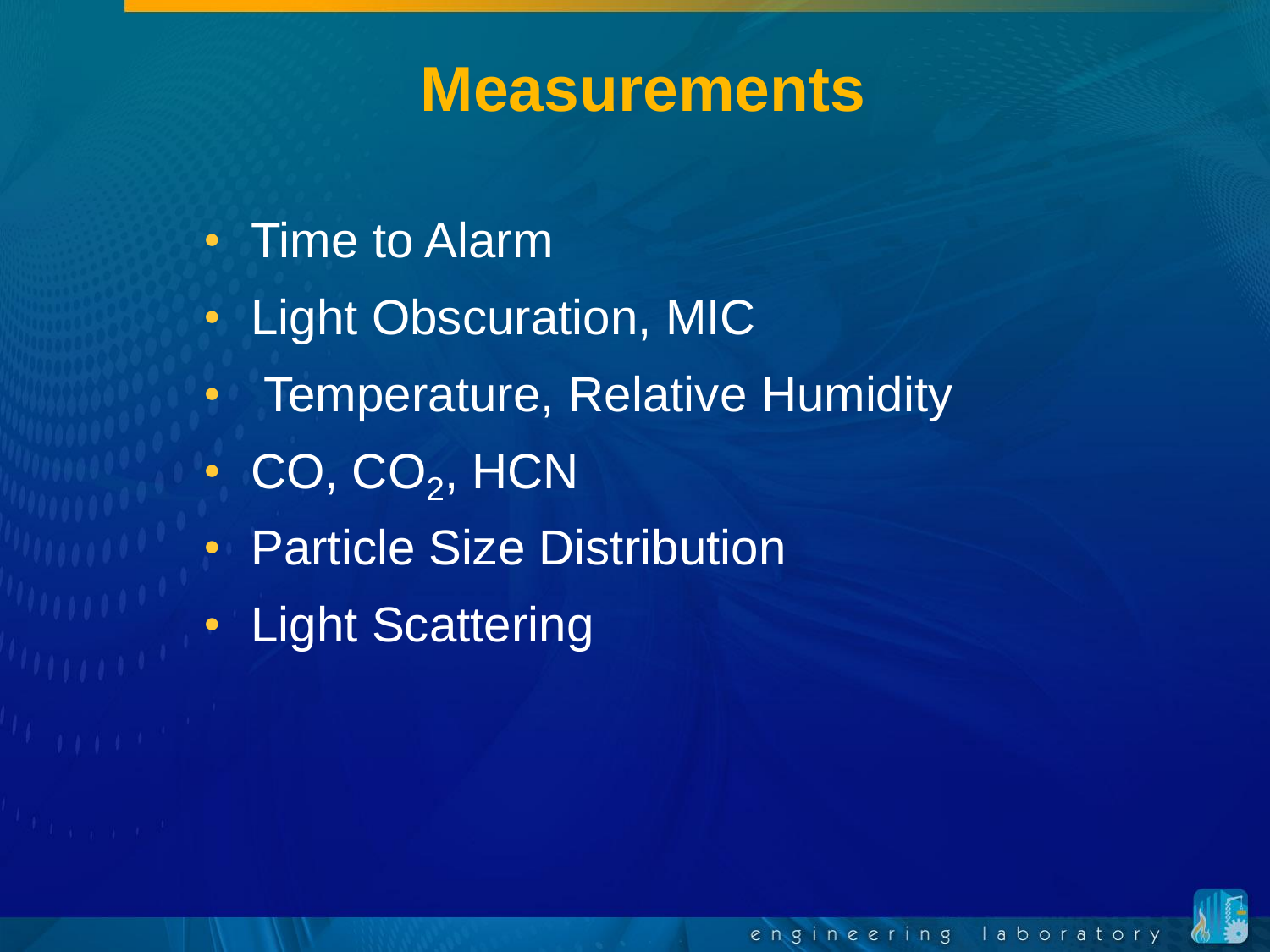## • Recording Alarm Time

- Horn sound directed through flex tubing to sound activated switch
- Gain adjusted to reject background, pick up horn activation and eliminate cross-talk
- Digital input recorded by data acquisition system



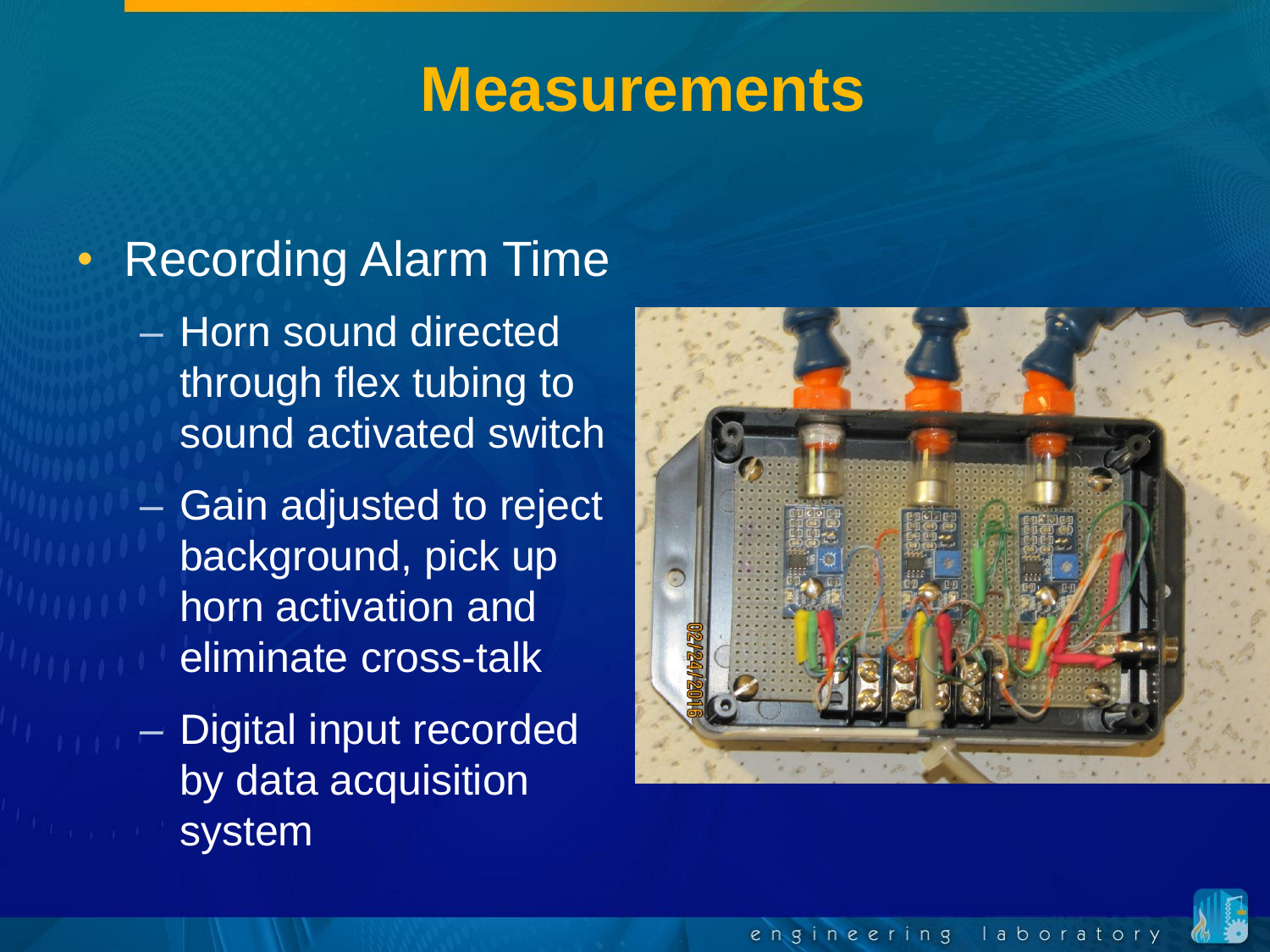

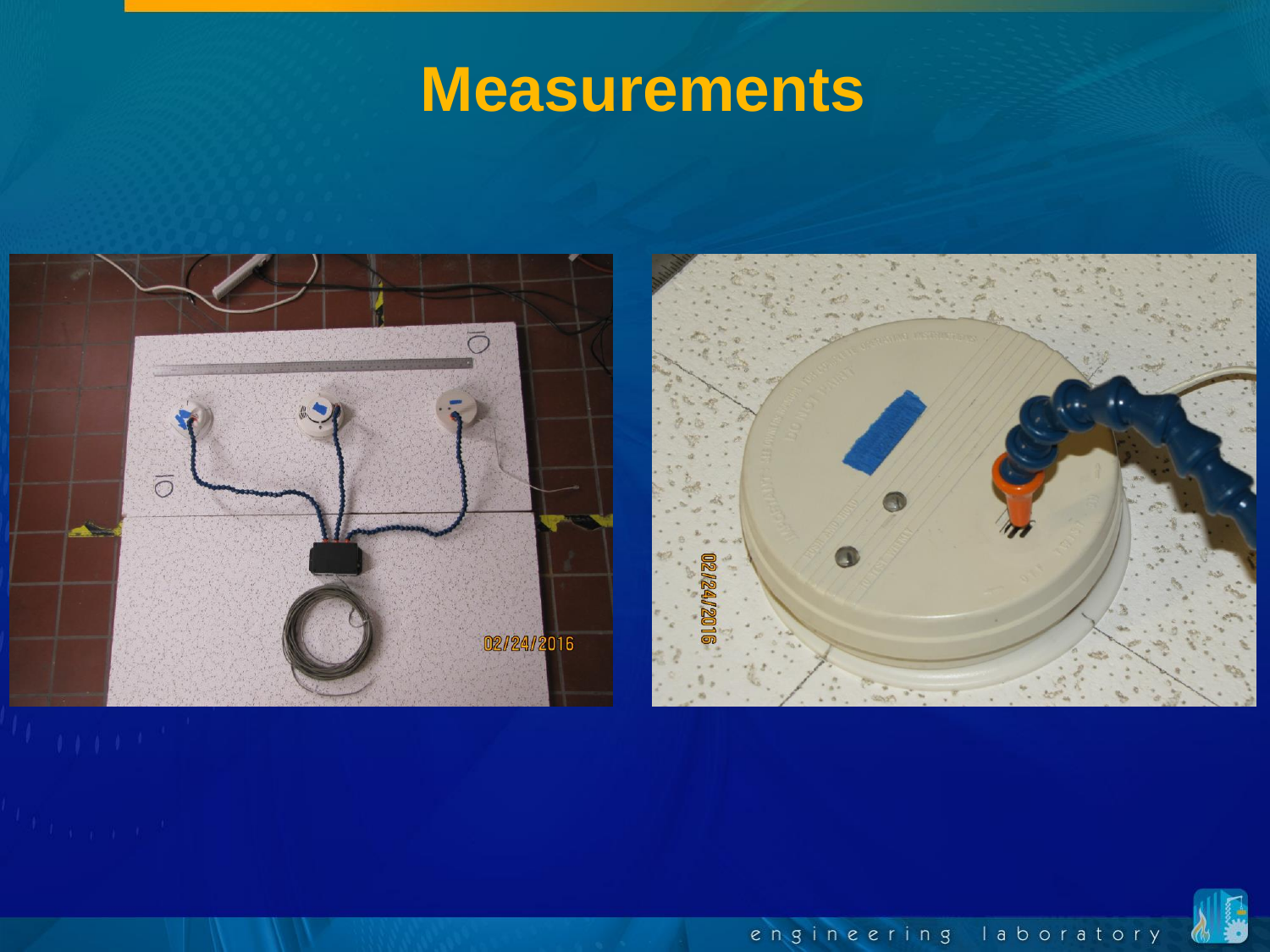## **Measurements Particle Size Distribution**

- Electrical Low Pressure Impactor
	- $-$  0.03 µm to 10 µm
	- Data Rate 1 Hz
	- 13 stage impactor
	- Classifies size based on aerodynamic diameter
- **Fast Mobility Particle Spectrometer** 
	- $-$  0.0056 µm to 0.560 µm
	- Data Rate 1 Hz
	- 32 size channels
	- Classifies size based on electrical mobility diameter

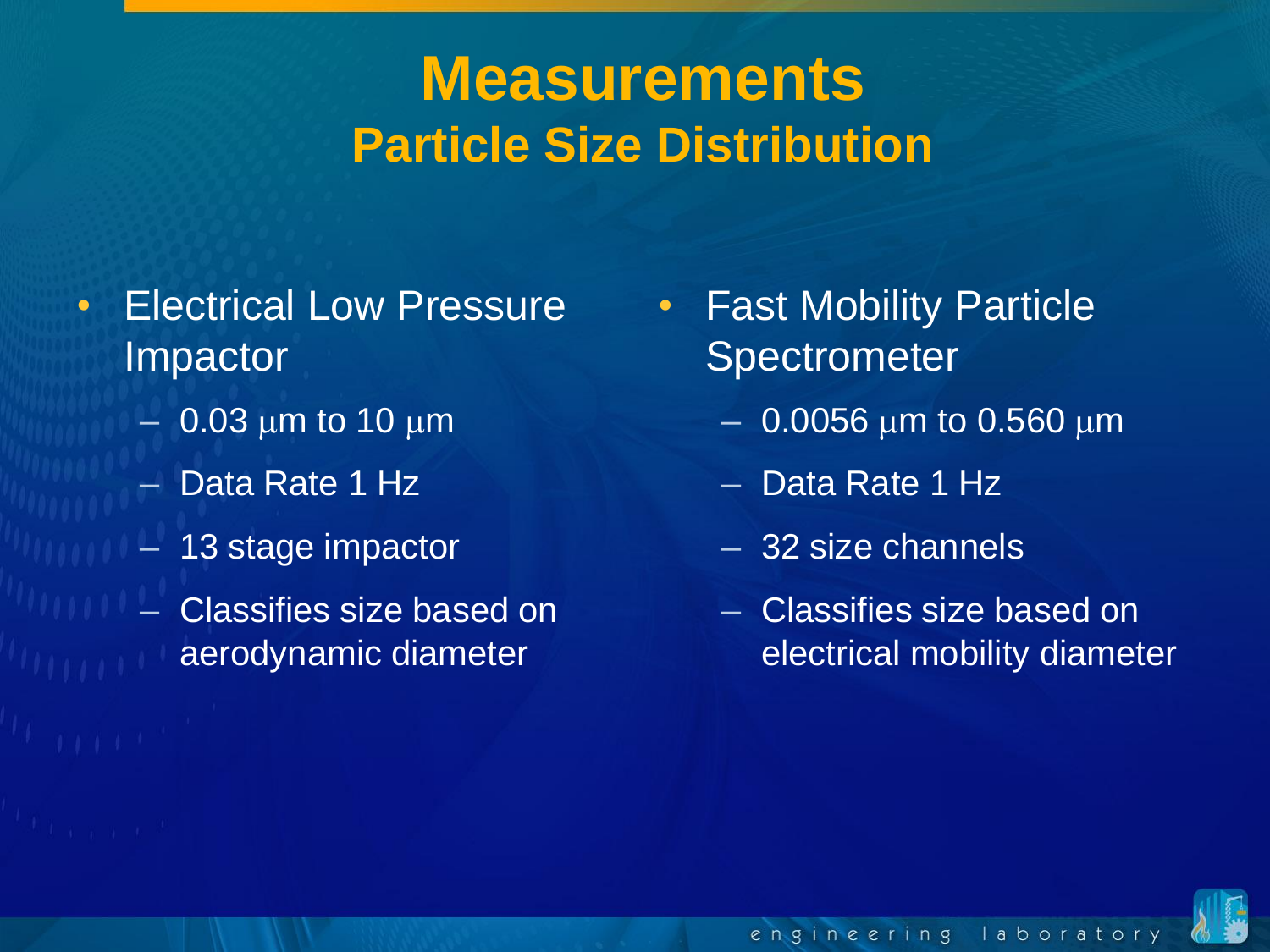- Light Scattering Measurements using NIST Smoke Nephelometer / Aerosol Polarimeter (SNAP)
- Details in the later talk: *Multi-angle Multiwavelength Light Scattering of Smokes and Cooking Aerosols*
- Smoke drawn from room and directed to particle sizing instruments and SNAP

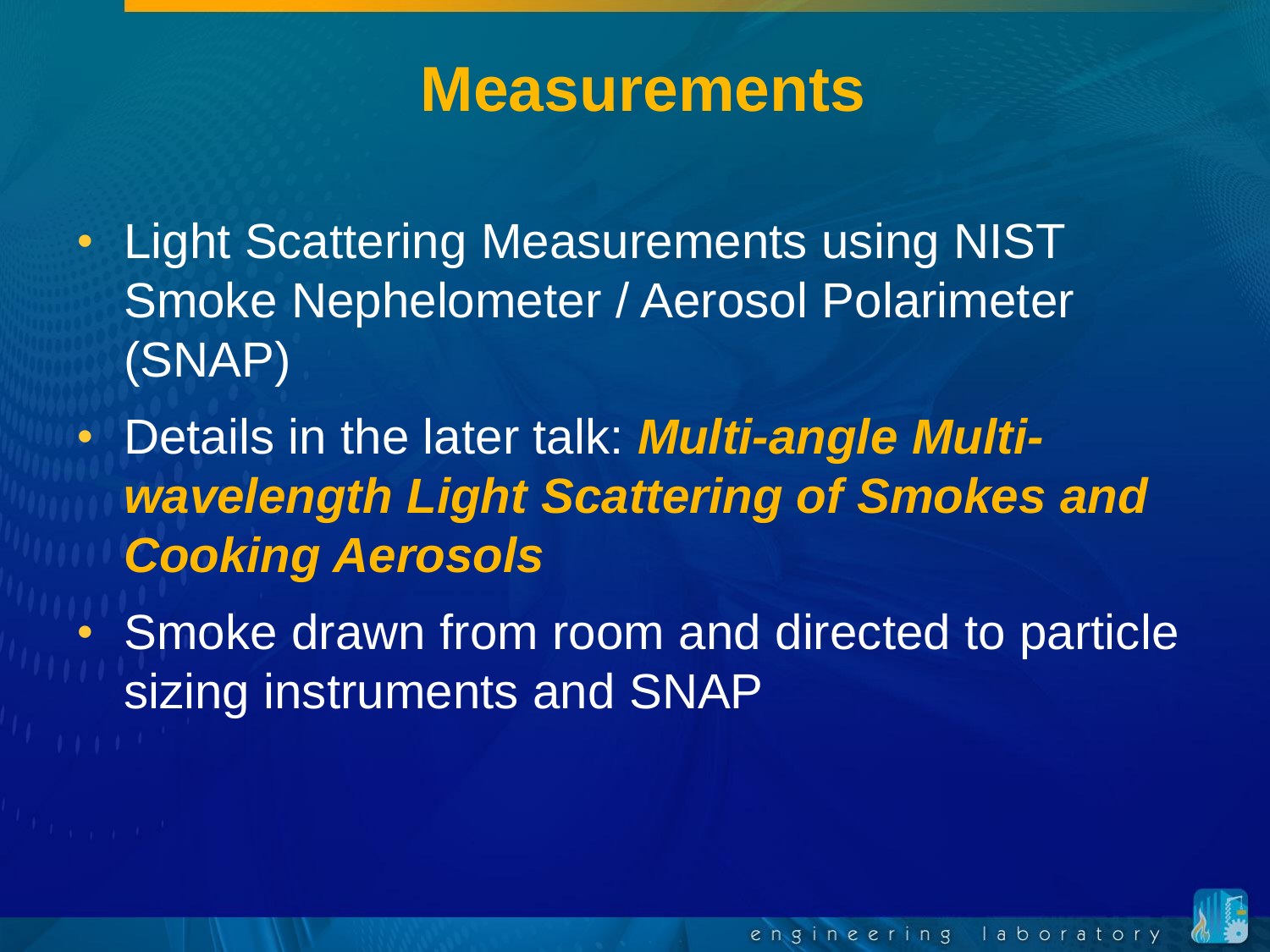## **Analysis**

#### Possible Data Presentation for New Tests

| <b>Alarm</b>      |       | <b>Flaming</b> |       |       | <b>Smoldering</b> |        | <b>Cooking Nuisance</b><br>(no alarm) |              |             |  |  |
|-------------------|-------|----------------|-------|-------|-------------------|--------|---------------------------------------|--------------|-------------|--|--|
|                   | 3%/ft | 5%/ft          | 7%/ft | 7%/ft | 12%/ft            | 17%/ft | 2.25%/ft                              | $1.5\%/ft$   | $0.75%$ /ft |  |  |
| lon1              | P     | P              | P     | F     | F                 | P      | F                                     | F            | F           |  |  |
| lon <sub>2</sub>  | P     | P              | P     | F     | F                 | F      | F                                     | F            | P           |  |  |
|                   |       |                |       |       |                   |        |                                       |              |             |  |  |
| Photo1            | F     | F              | P     | P     | P                 | P      | F                                     | P            | P           |  |  |
| Photo2            | F     | P              | P     | P     | P                 | P      | F                                     | F            | P           |  |  |
|                   |       |                |       |       |                   |        |                                       |              |             |  |  |
| P/11              | P     | P              | P     | P     | P                 | P      | F                                     | F            | F           |  |  |
| $P/I$ 2           | F     | P              | P     | P     | P                 | P      | F                                     | $\mathsf{P}$ | ${\sf P}$   |  |  |
|                   |       |                |       |       |                   |        |                                       |              |             |  |  |
| I/CO 1            | P     | P              | P     | F     | F                 | P      | F                                     | F            | P           |  |  |
| I/CO <sub>2</sub> | P     | P              | P     | F     | P                 | P      | F                                     | P            | P           |  |  |
| $\cdots$          |       |                |       |       |                   |        |                                       |              |             |  |  |
| P/CO 1            | F     | F              | P     | P     | P                 | P      | F                                     | P            | P           |  |  |
| $P/CO$ 2          | F     | P              | P     | P     | P                 | P      | F                                     | P            | P           |  |  |
|                   |       |                |       |       |                   |        |                                       |              |             |  |  |

engineering laboratory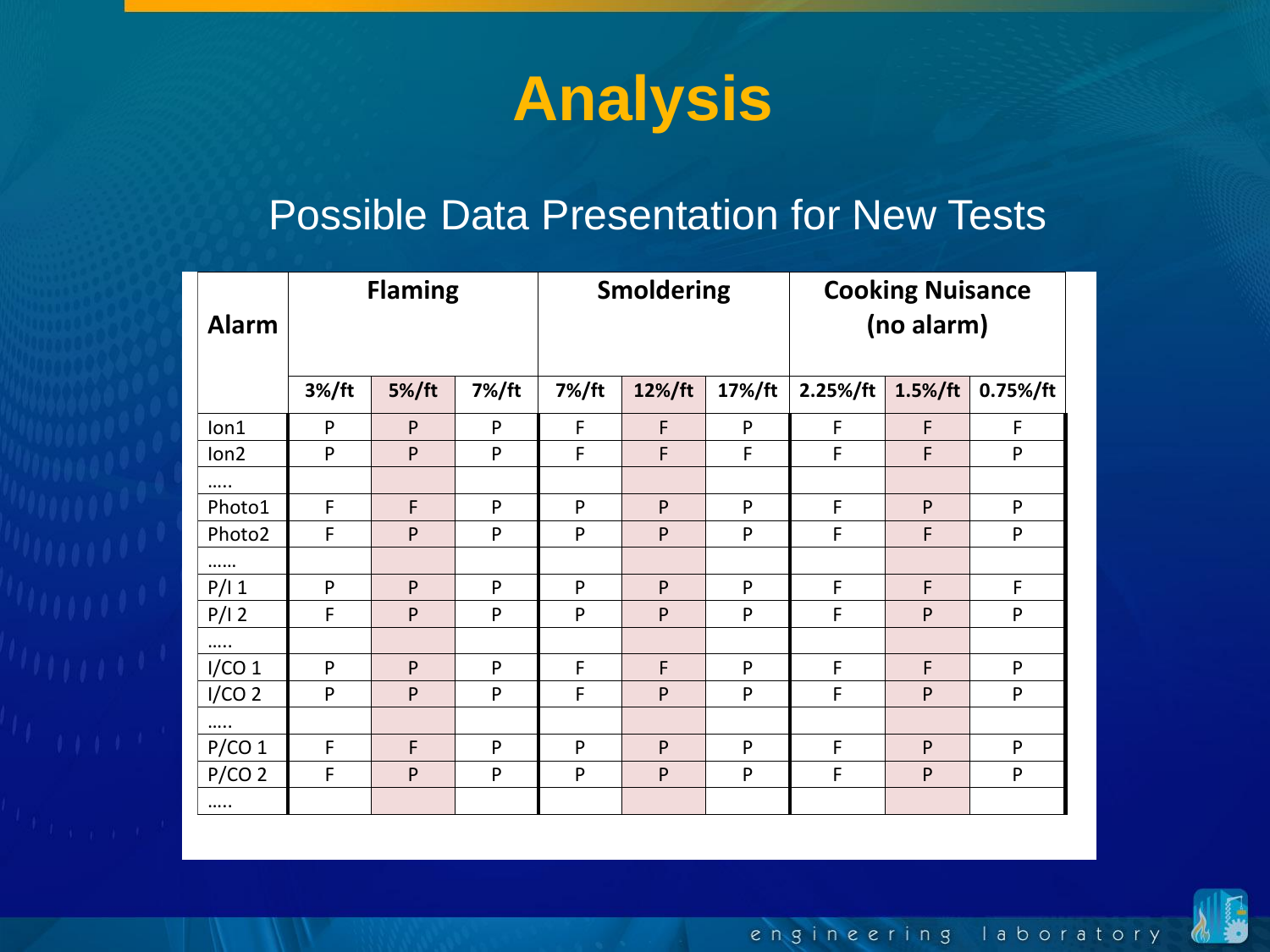

#### Possible Data Presentation for Nuisance Sources

|                   | <b>Broiled</b> |     | <b>Stir Fried</b><br><b>Vegetables</b><br>(% / ft) |      | <b>Light Toast</b> |      |    | <b>Dark Toast</b> |    |      | <b>Heated Cooking</b><br>Oil |      |      |     |      |
|-------------------|----------------|-----|----------------------------------------------------|------|--------------------|------|----|-------------------|----|------|------------------------------|------|------|-----|------|
| <b>Alarm</b>      | Hamburger      |     |                                                    |      |                    |      |    |                   |    |      |                              |      |      |     |      |
|                   | $(\%/ft)$      |     |                                                    |      | (MIC pA)           |      |    | $(\%/ft)$         |    |      | $(\%/ft)$                    |      |      |     |      |
|                   | 2.25           | 1.5 | 0.75                                               | 2.25 | 1.5                | 0.75 | 50 | 60                | 70 | 2.25 | 1.5                          | 0.75 | 2.25 | 1.5 | 0.75 |
| lon1              | F              | F   | F                                                  | F    | P                  | P    | F  | F                 | P  | F    | F                            | F    | F    | F   | P    |
| lon2              | F              | F   | P                                                  | F    | P                  | P    | F  | P                 | P  | F    | F                            | P    | F    | P   | P    |
|                   |                |     |                                                    |      |                    |      |    |                   |    |      |                              |      |      |     |      |
| Photo1            | F              | P   | P                                                  | F    | F                  | P    | P  | P                 | P  | F    | P                            | P    | F    | P   | P    |
| Photo2            | F              | F   | P                                                  | F    | F.                 | P    | P  | P                 | P  | P    | P                            | P    | F    | P   | P    |
|                   |                |     |                                                    |      |                    |      |    |                   |    |      |                              |      |      |     |      |
| P/11              | F              | F   | F                                                  | F    | F                  | P    | F  | F                 | F  | F    | F                            | P    | F    | F   | P    |
| $P/I$ 2           | F              | P   | P                                                  | F    | P                  | P    | F  | F                 | P  | F    | F                            | P    | F    | F   | P    |
|                   |                |     |                                                    |      |                    |      |    |                   |    |      |                              |      |      |     |      |
| I/CO 1            | F              | F   | P                                                  | F    | P                  | P    | F  | F                 | P  | F    | F                            | P    | F    | F   | P    |
| I/CO <sub>2</sub> | F              | P   | P                                                  | F    | P                  | P    | F  | P                 | P  | F    | F                            | P    | F    | P   | P    |
|                   |                |     |                                                    |      |                    |      |    |                   |    |      |                              |      |      |     |      |
| P/CO 1            | F              | P   | P                                                  | F    | P                  | P    | P  | P                 | P  | F    | P                            | P    | F    | P   | P    |
| $P/CO$ 2          | F              | P   | P                                                  | F    | F                  | P    | P  | P                 | P  | F    | P                            | P    | F    | F   | P    |
| $\cdots$          |                |     |                                                    |      |                    |      |    |                   |    |      |                              |      |      |     |      |

engineering laboratory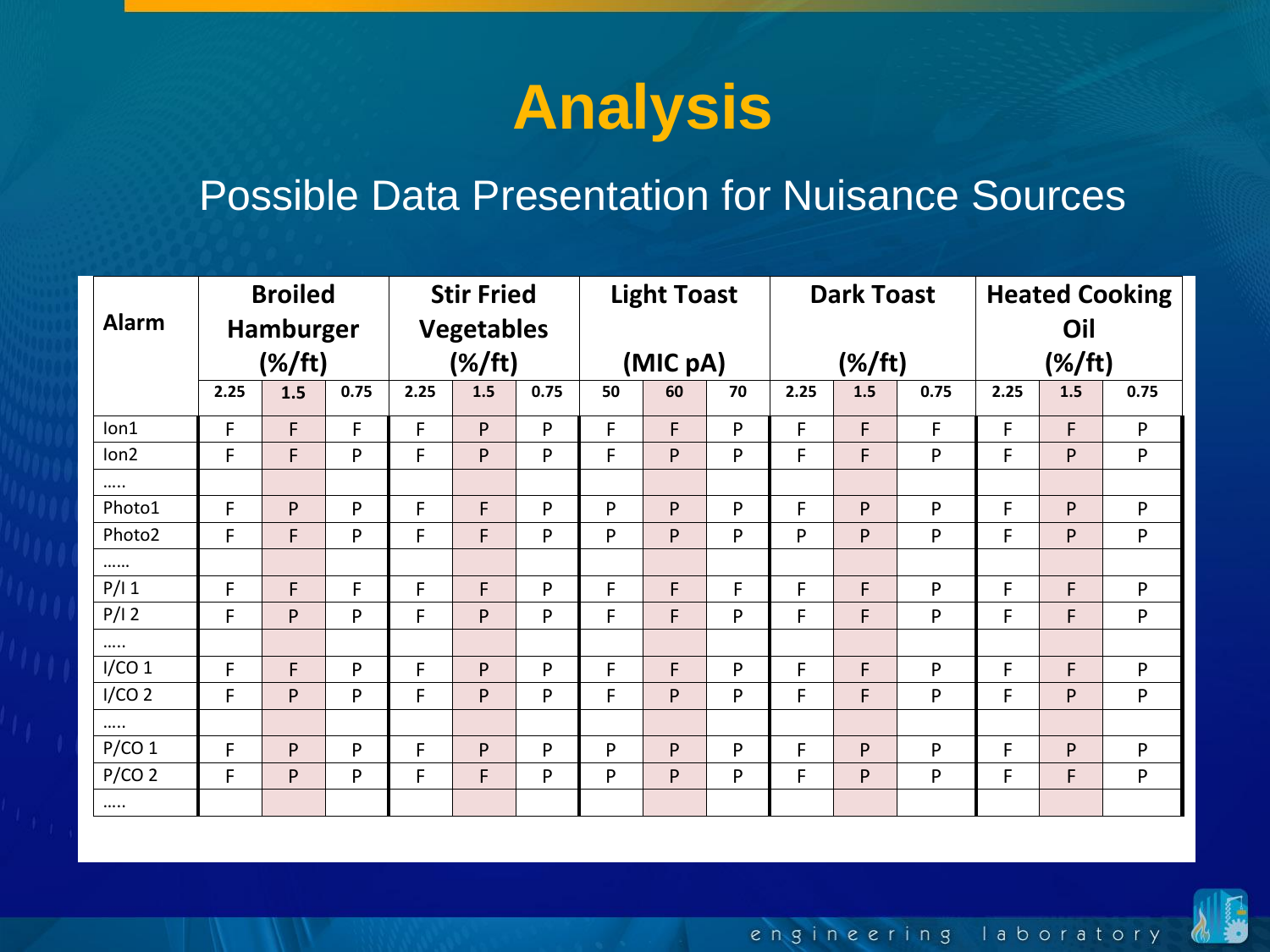## **Test Schedule**

- Identify and procure smoke alarms  $\odot$
- Initial smoke box testing of each alarm  $\odot$
- Conduct room fire and cooking experiments
- Post-test smoke box testing of each alarm
- Report with experimental data (summer 2016)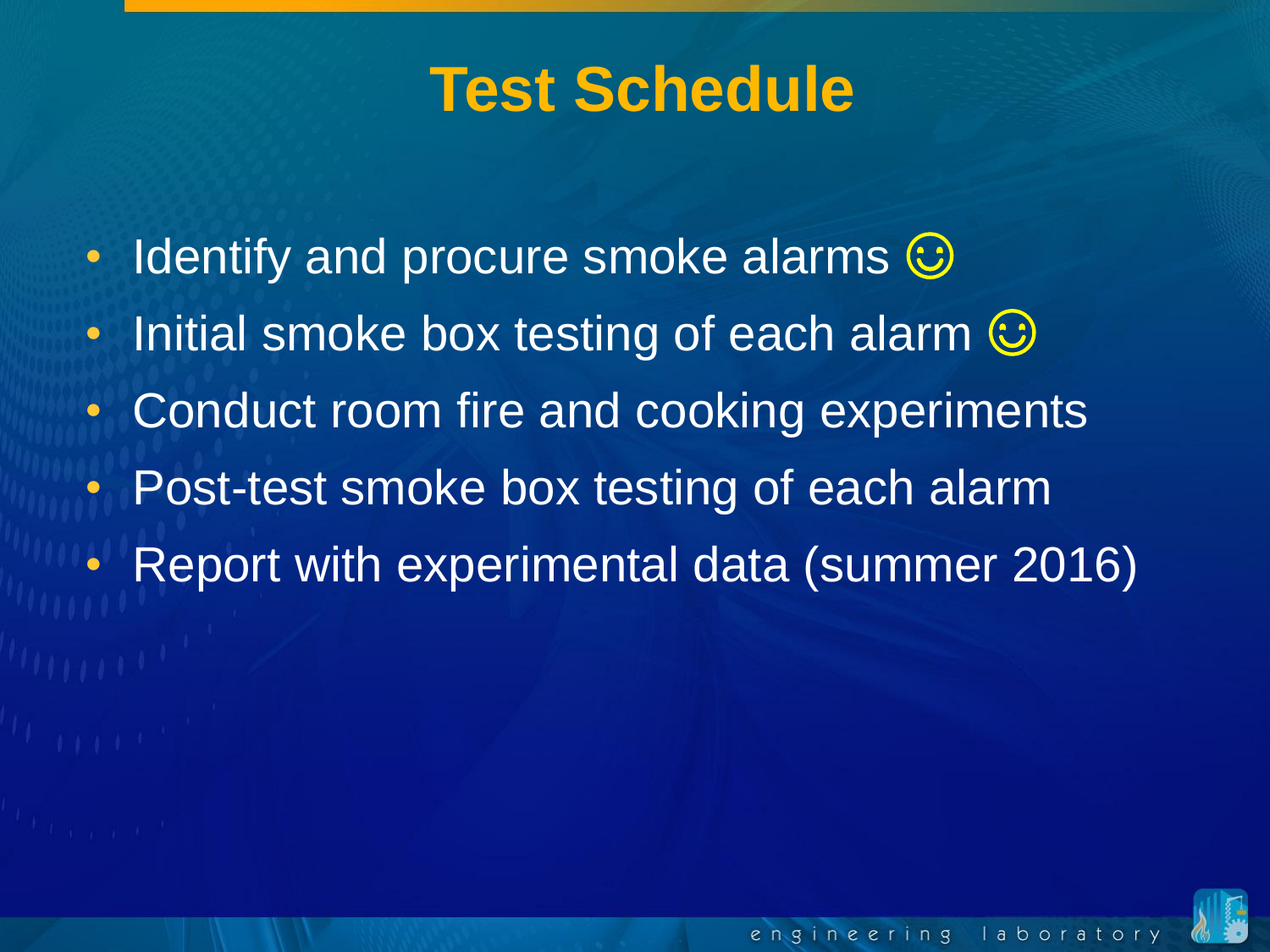

laboratory engineering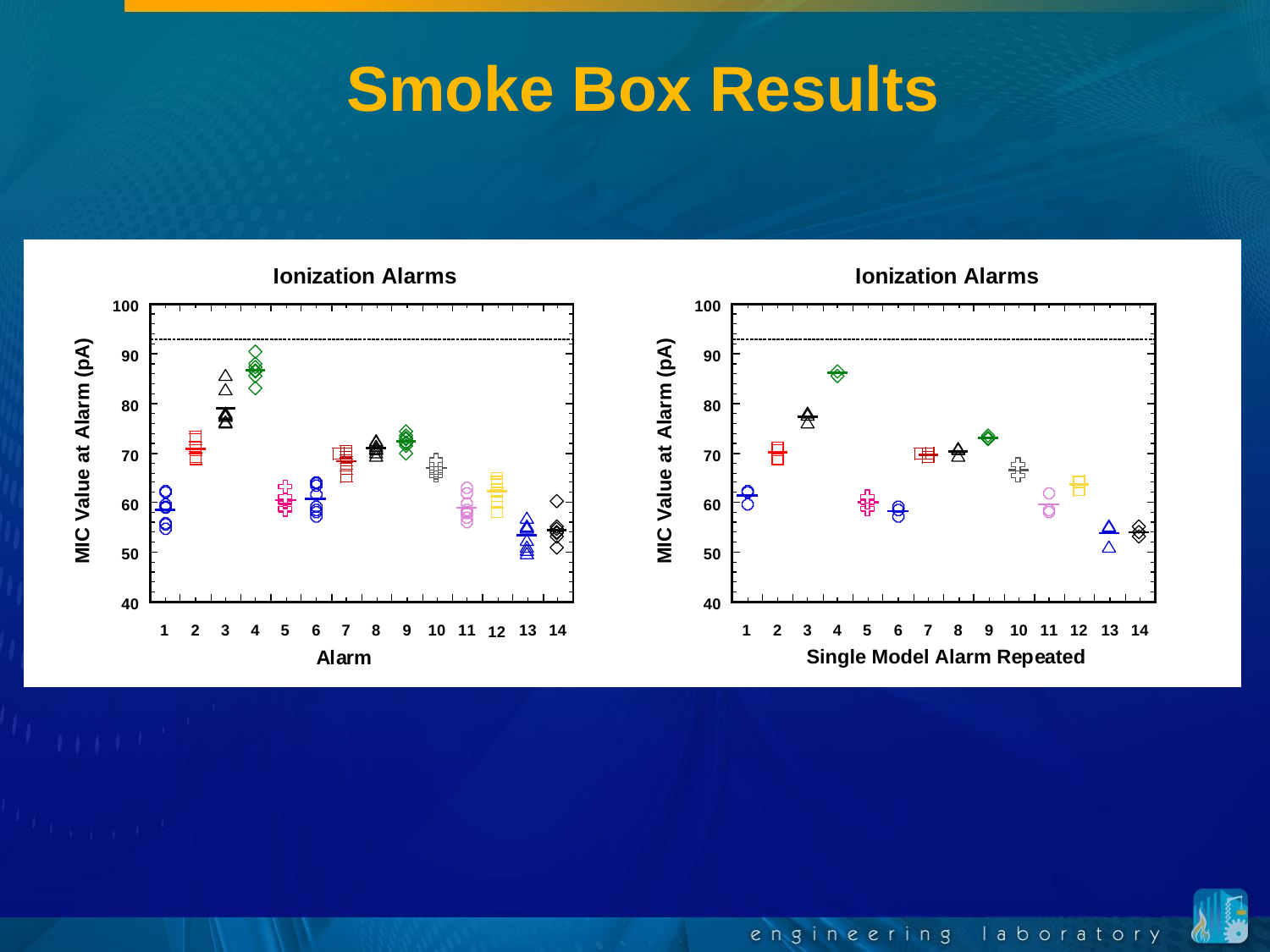

**Ionization / Photoelectric and CO Combination Alarms**

engineering laboratory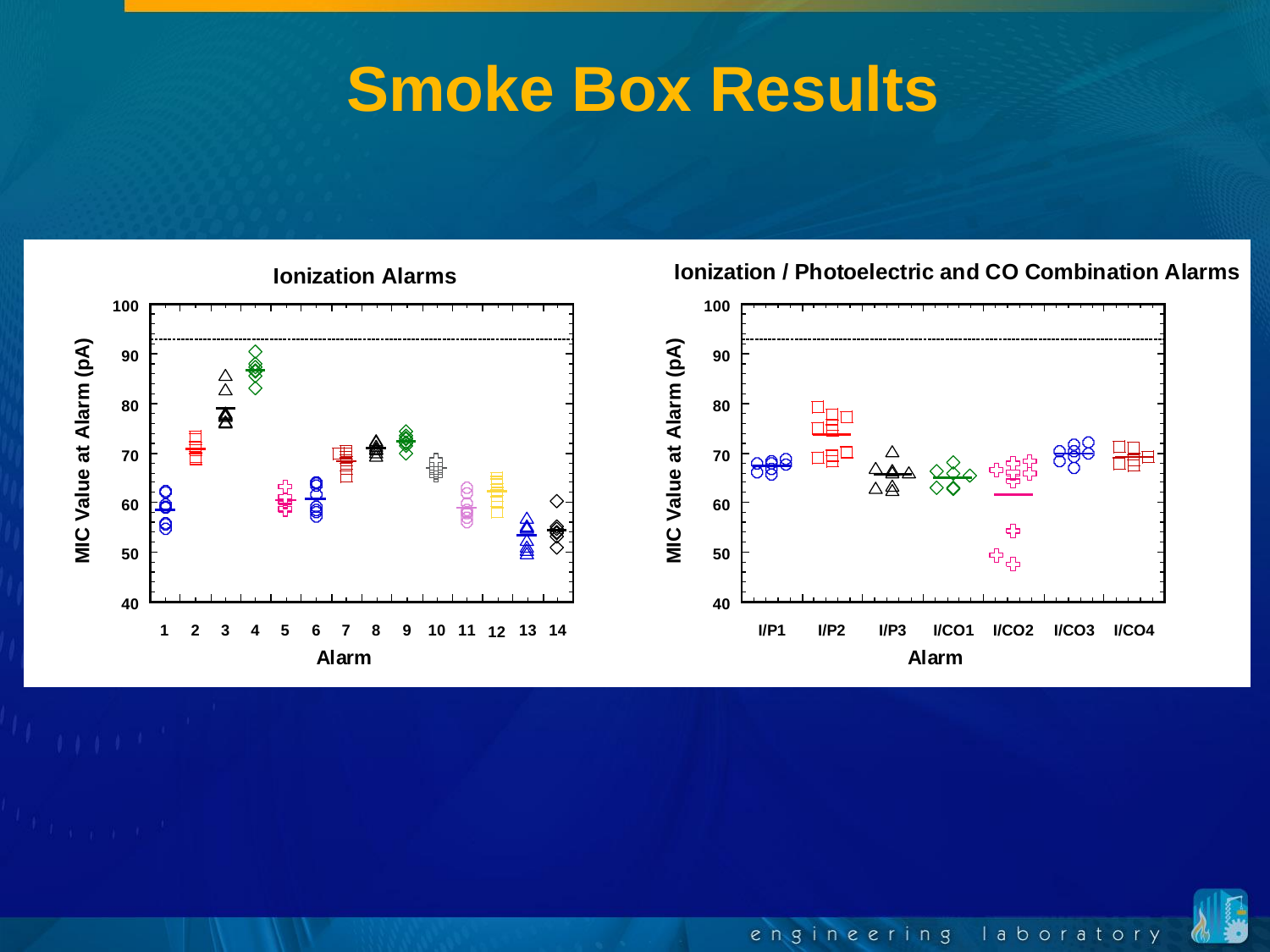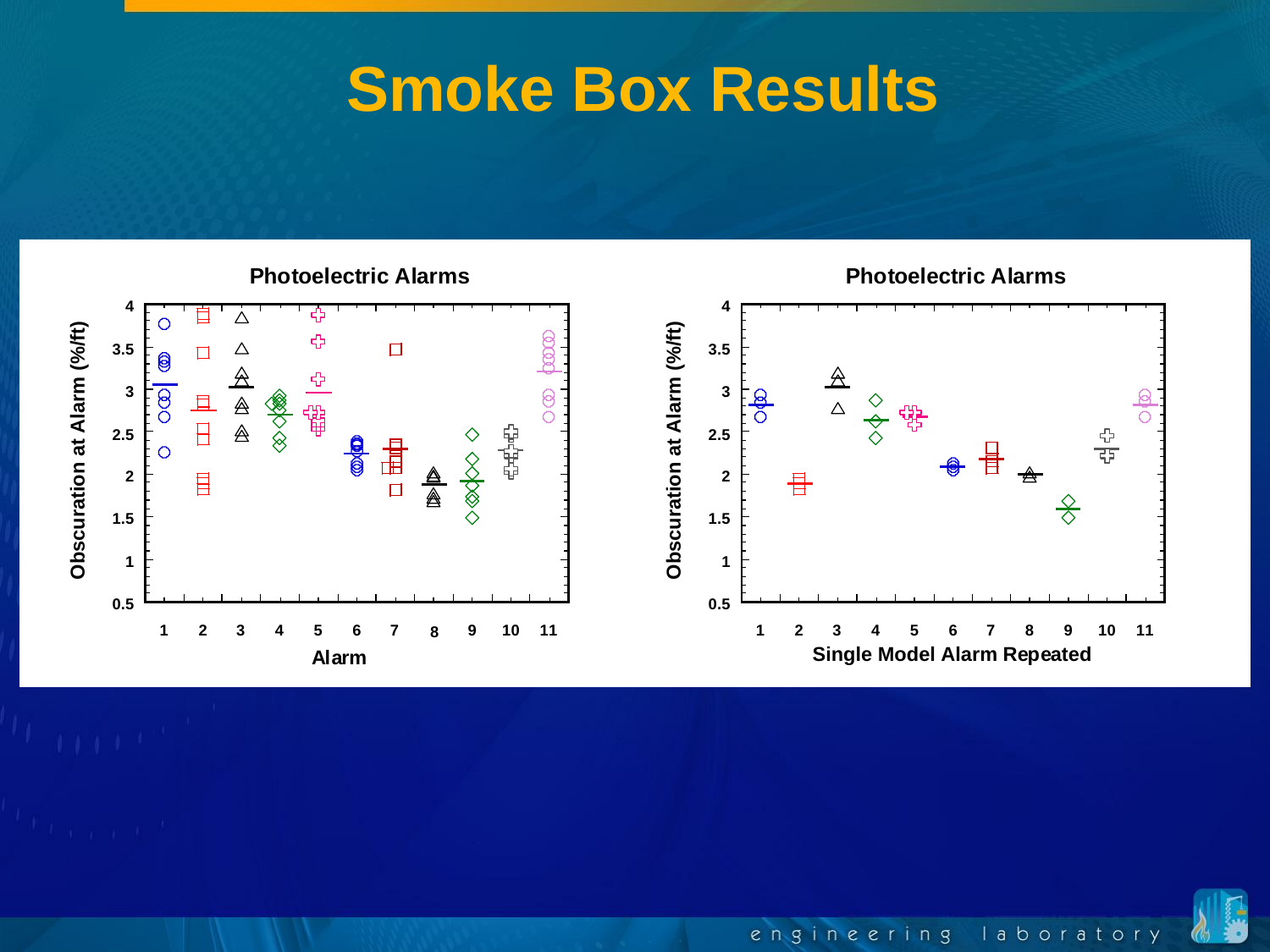

engineering laboratory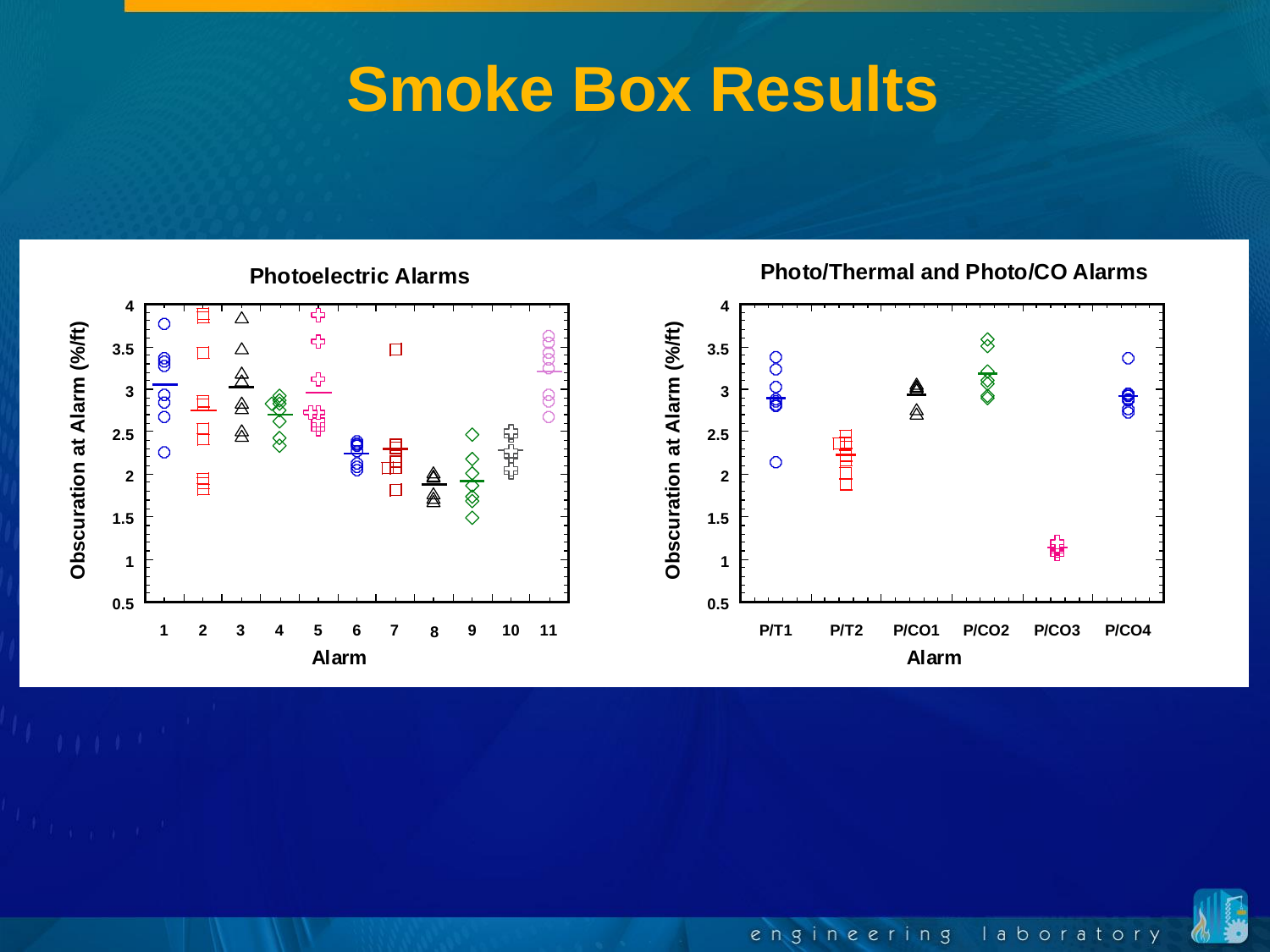## **Summary**

- Experiments planned to evaluate the performance of current smoke alarms to new fire tests in UL 217/268 and additional cooking scenarios.
- 45 different smoke alarm models with a fairly wide range of sensitivities
- New data will be collected on the fire and nuisance tests added to UL 217/268